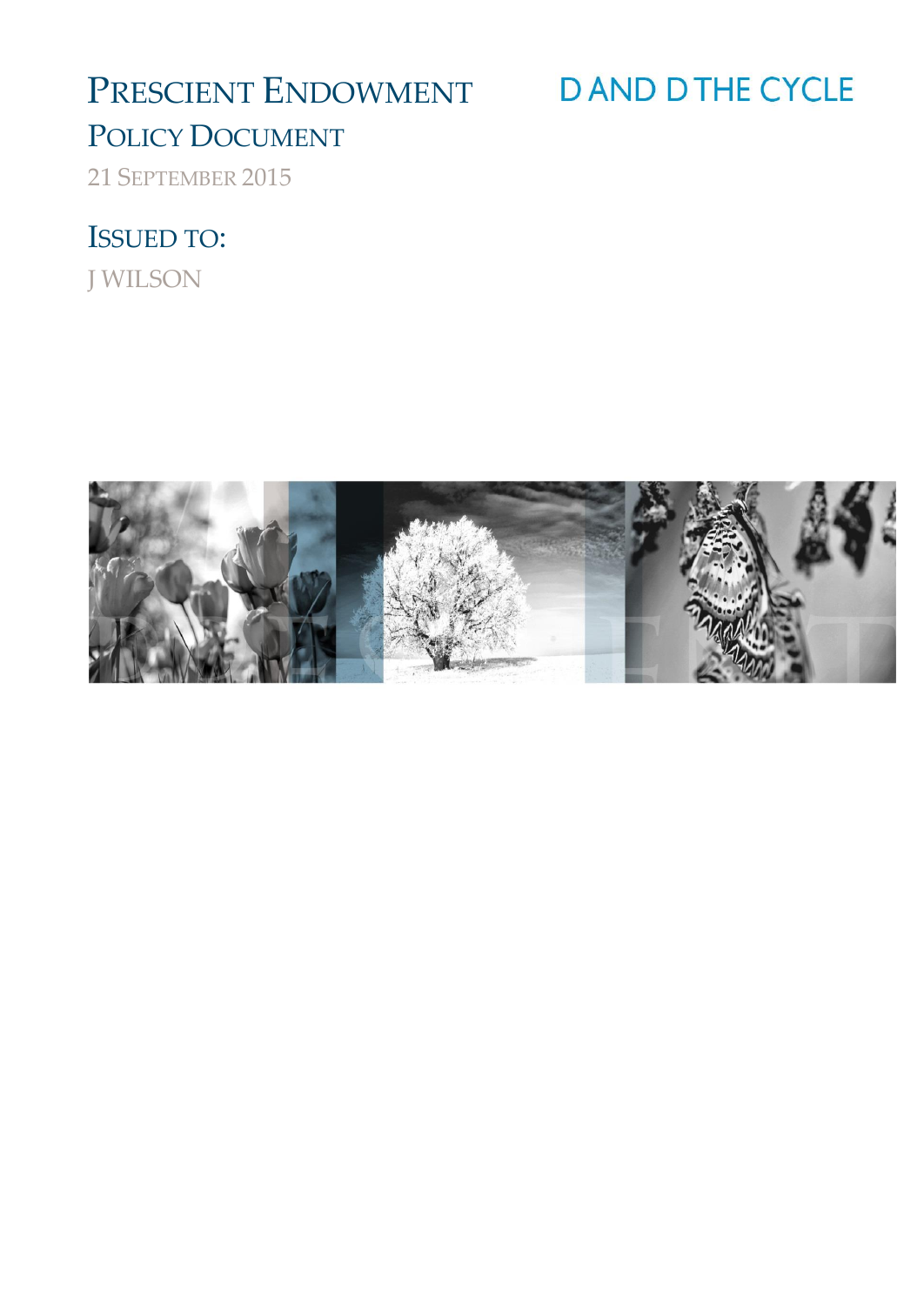

## **Prescient Endowment**

**Policy Document**

### **DEFINITIONS**

| <b>Administrator:</b>                        | Means the entity responsible for administration of the Policy, including<br>receipt of Contributions, investment and other instructions, calculation of<br>the Policy Benefit, and settlement of claims.                                                                                            |
|----------------------------------------------|-----------------------------------------------------------------------------------------------------------------------------------------------------------------------------------------------------------------------------------------------------------------------------------------------------|
|                                              | The Insurer is responsible for the administration of this Policy.                                                                                                                                                                                                                                   |
| <b>Beneficiary for Ownership:</b>            | A beneficiary for ownership is the person who will become the owner of the<br>policy on the death of the Policyholder. This is only applicable where the<br>Policyholder is a natural person and is a different person to the Life<br>Assured. Only one Beneficiary for Ownership may be nominated. |
| <b>Beneficiary for Proceeds:</b>             | A beneficiary for proceeds is a person(s) nominated to receive all or part of<br>the Policy Benefit on the death of the last Life Assured, provided that the<br>Policyholder is also deceased.                                                                                                      |
| <b>Cession:</b>                              | Means a Security Cession – an agreement where value available under the<br>Endowment Policy is provided as security for a loan (or other obligation) by<br>the Policyholder; or                                                                                                                     |
|                                              | Means an Outright Cession - the Endowment Policy is ceded to a person<br>or institution which becomes the new Policyholder.                                                                                                                                                                         |
| <b>Contribution:</b>                         | Means a once-off or regular premium paid by the Policyholder as agreed<br>with the Insurer from time to time.                                                                                                                                                                                       |
| <b>Financial Services Provider</b><br>(FSP): | Means the licensed financial services provider (if any) who has been<br>appointed by the Policyholder for the purposes of this Endowment Policy.                                                                                                                                                    |
| Insurer ("Prescient"):                       | Means Prescient Life (RF) Limited, Reg. No. 2004/014436/06, a registered<br>long-term insurer under the Long-term Insurance Act, which issues the<br>Endowment Policy and undertakes to provide Policy Benefits to the<br>Policyholder as set out herein.                                           |
| Investment Account:                          | Means the account with the Administrator through which the Policyholder's<br>investments under the Policy is administered in the underlying Investment<br>Options selected by the Policyholder.                                                                                                     |
| <b>Investment Option/s:</b>                  | Means a range of collective investment scheme portfolios (unit trusts) or<br>life pooled portfolios offered by the Insurer that are made available as<br>Investment Options underlying the Investment Account.                                                                                      |
| <b>Life Assured:</b>                         | Means the natural person to whose life the existence of the Policy is tied.<br>There may be a maximum of two Life Assureds. The Policy will end when<br>the last surviving Life Assured dies.                                                                                                       |
| <b>Policy:</b>                               | Means a long-term insurance policy issued by the Insurer. The Policy is a                                                                                                                                                                                                                           |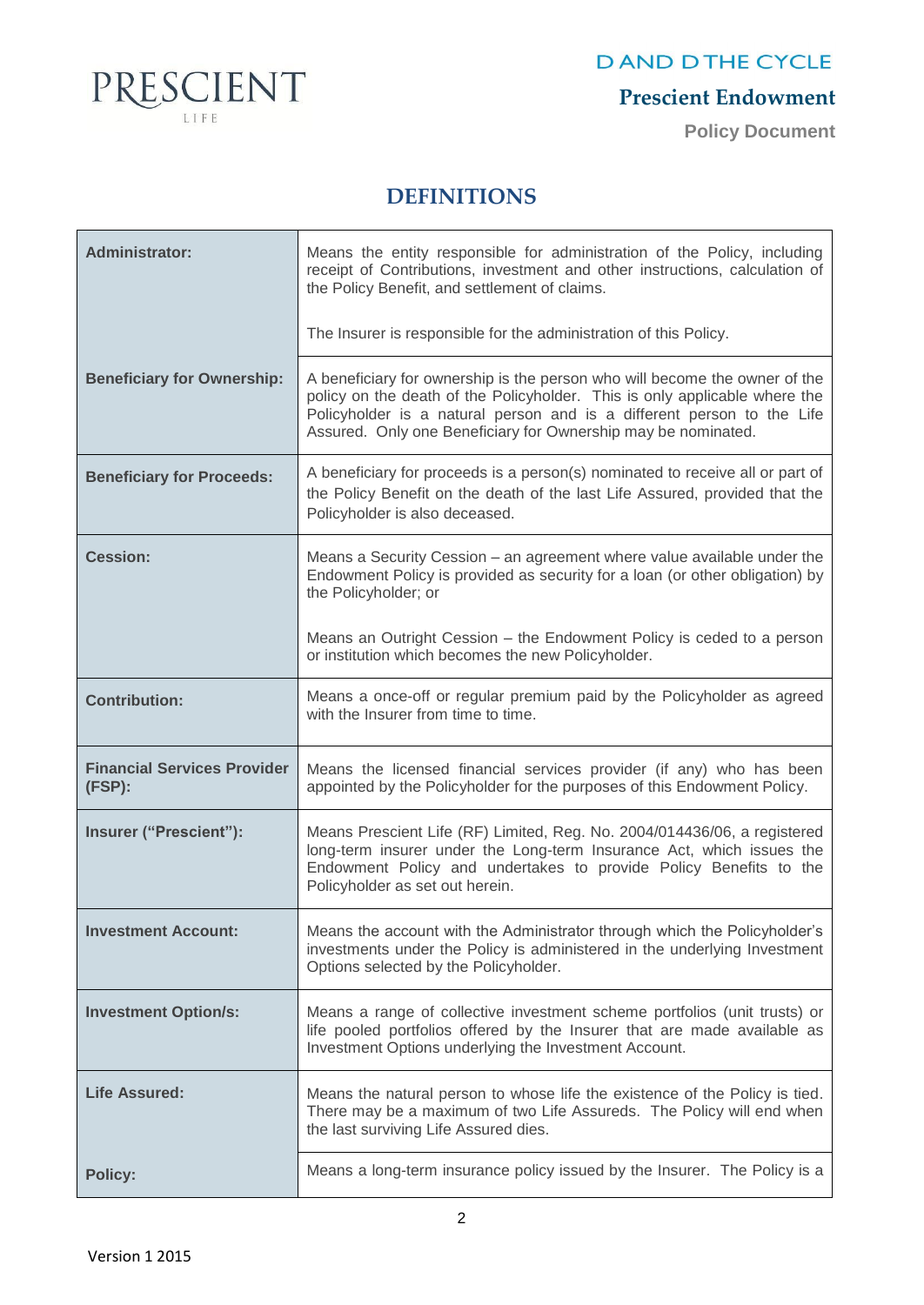

## **Prescient Endowment**

**Policy Document**

|                        | 'life policy' as defined in section 1 of the Long-Term Insurance Act 52 of<br>1998. It is often referred to as an Endowment Policy.                                                                                 |
|------------------------|---------------------------------------------------------------------------------------------------------------------------------------------------------------------------------------------------------------------|
| <b>Policy Benefit:</b> | Means the value of the Investment Account due to the Policyholder that is<br>determined in the manner described in Section 4.2, less any amount held<br>as a result of a security cession in respect of the Policy; |
| <b>Policyholder:</b>   | Means the legal owner of the Endowment Policy. This could be a natural<br>person or a legal entity or a trust.                                                                                                      |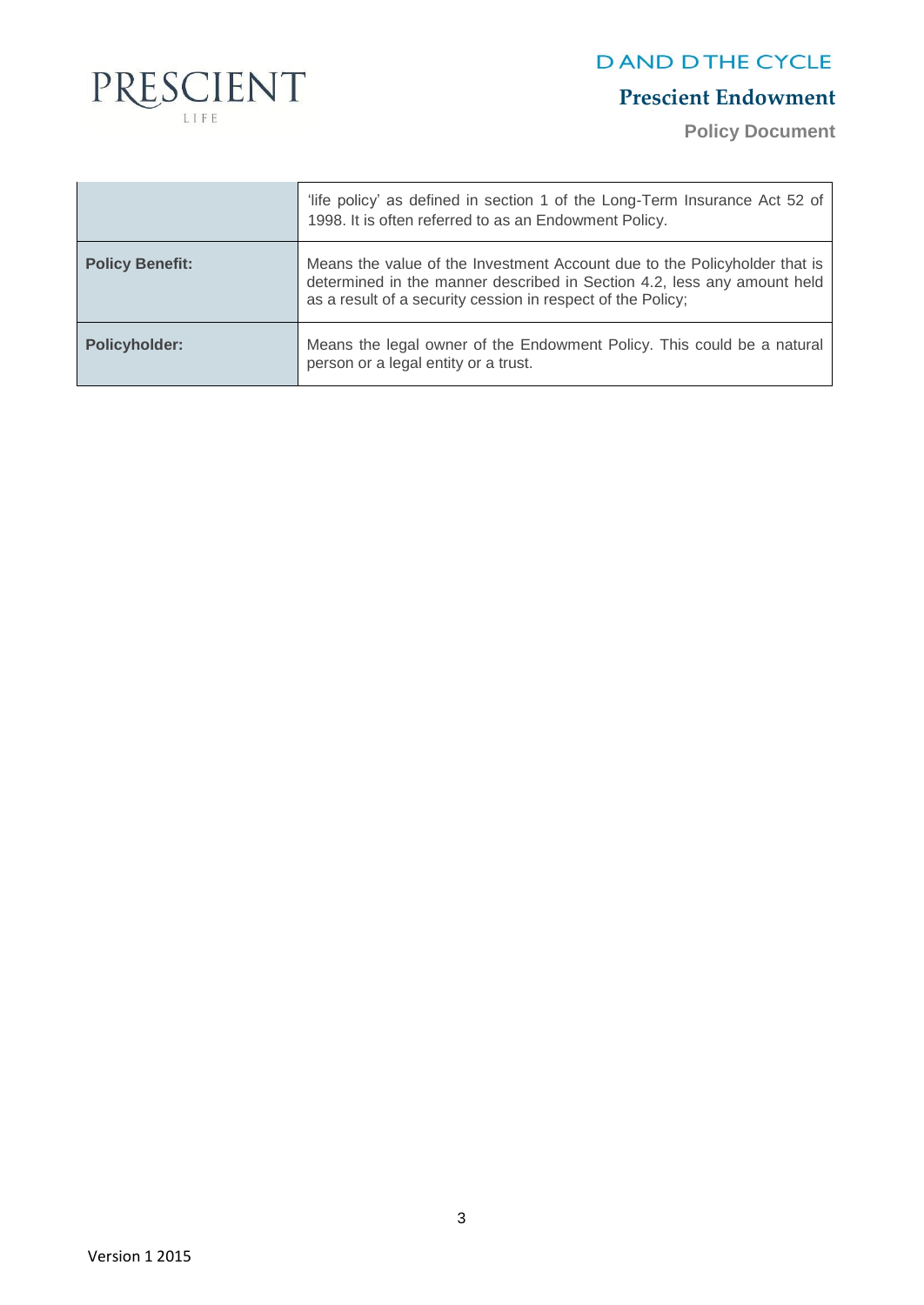

#### **Prescient Endowment**

**Policy Document**

### **TERMS AND CONDITIONS**

#### **1. Introduction**

- 1.1 This document contains the terms and conditions of the Policy and should be read with the application form and any other supporting documentation. Together with the Policy Summary, these documents form the legal agreement between the Policyholder and the Insurer.
- 1.2 The Policy commences when the application form and supporting documents has been received and accepted by the Administrator, and a Contribution is received in the relevant bank account together with a proof of payment. The application may be accepted or rejected at the discretion of the Administrator.
- 1.3 The Policy has a minimum 5 year term but no fixed termination date. There are liquidity restrictions that apply to the Policy at certain times. The Policy will end when the total amount available under the Policy is withdrawn, or when the last Life Assured dies.

#### **2. Payment and Investment of Contributions**

- 2.1 The Policyholder must make at least one Contribution. The Insurer may from time to time agree to accept further Contributions in addition to the first Contribution paid.
- 2.2 Contribution payments may be stopped at any time.
- 2.3 The initial Contribution is invested in the Investment Option/s selected on the application form. Subsequent Contributions will be invested in accordance with the Policyholder's initial or if relevant, any subsequent investment instructions.

#### **3. The Investment Account**

- 3.1 The Investment Account reflects the portfolios selected by the Policyholder from time to time as the underlying Investment Options of the Policy. The Insurer owns all the underlying investments of the Policy.
- 3.2 The value of the Investment Account may fluctuate and is not guaranteed. The value of the Investment Account is increased by Contributions and positive investment returns. Any income distributions received (if applicable), net of taxes and costs, will be re-invested. The value of the Investment Account is reduced by negative investment returns and any fees, taxes and charges.
- 3.3 The Insurer will pay the Policyholder's FSP any fees which may be due to it from time to time, as agreed in the initial application form or any other relevant instruction thereafter. These fees shall be deducted from the value of the Investment Account.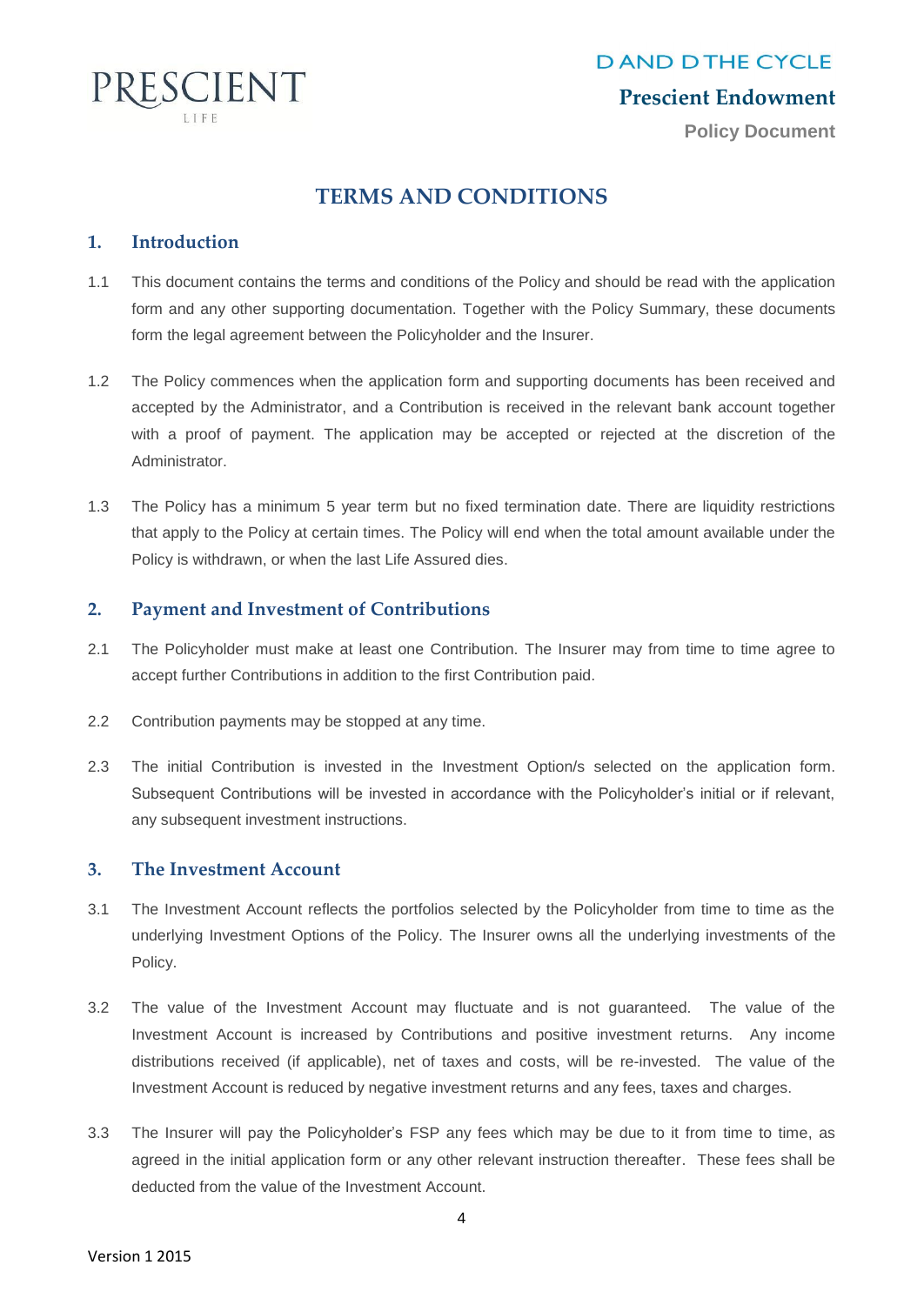

**Policy Document**

- 3.4 If, for any reason, an Investment Option is no longer available, the Administrator will give the Policyholder written notice, and the Policyholder will be required to select an alternative from the list of available Investment Options. If an Investment Option is not selected within the time period given, the Administrator shall switch the investment from the affected Investment Option to a money market fund.
- 3.5 The Insurer and the Administrator does not take responsibility for the selection of the Investment Options and the Policyholder is responsible for on-going review of the Investment Option selection.

#### **4. Appointing a Life Assured**

- 4.1 The Policyholder must appoint at least one natural person as a Life Assured on the Endowment Policy.
- 4.2 An existing Life Assured may not be replaced or removed.
- 4.3 The death of the last Life Assured will cause payment of the Policy Benefits and the Policy will be terminated.

#### **5. Nominating Beneficiaries**

- 5.1 The Policyholder may nominate Beneficiaries for Proceeds for the Policy Benefits. The Beneficiary will receive the Policy Benefit on the death of the last dying of the Life Assured/s.
- 5.2 If more than one Beneficiary is nominated each will benefit equally unless the Policyholder otherwise stipulates in writing to the Administrator. Every written Beneficiary nomination shall revoke any prior nomination.
- 5.3 The Policyholder may also nominate a Beneficiary for ownership if the Policyholder and the Life Assured is not the same person, or if there is more than one Life Assured. The Beneficiary for ownership will become the owner of the Policy after the death of the Policyholder.
- 5.4 If a Beneficiary for Ownership dies within seven days of the Policyholder without nominating a further Beneficiary, the nomination of the deceased Beneficiary for Ownership shall be of no force and effect.
- 5.5 The rights of cessionaries noted supersede those of nominated Beneficiaries.
- 5.6 The Administrator should be notified as soon as possible of the death of the Policyholder or a Life Assured, and should be provided with a certified copy of the death certificate.

#### **6. Ceding the Policy**

The Policy may be ceded outright to a new Policyholder or as security to a security cessionary. The cession will be acknowledged once the Administrator receives proof of the cession documentation.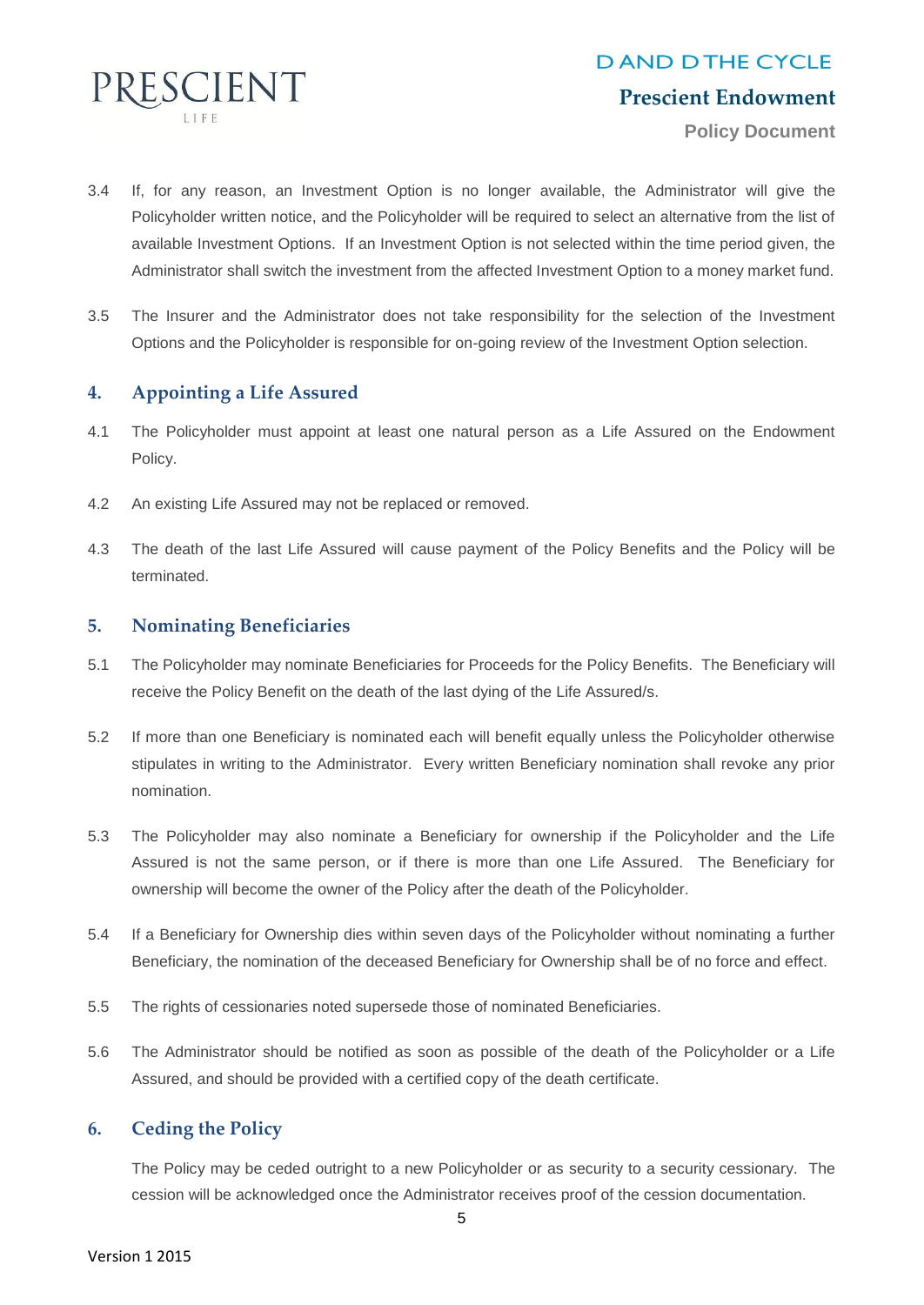

**Policy Document**

#### **7. Cancelling the Policy (Cooling Off Period)**

- 7.1 The Policy may be cancelled by written instruction to the Administrator within 30 calendar days of the Policy document being received. The date of receipt will be deemed to be seven business days after the Policy was issued.
- 7.2 The amount that will be paid back to the Policyholder is the Contribution(s) less any charges and market losses. Interest and or market growth will not be paid out.
- 7.3 The Policy may not be cancelled if any Policy Benefits were paid or if any Investment Options were changed during the cooling off period.

#### **8. Liquidity Restriction Period and Withdrawals**

- 8.1 During the first five years of the Endowment Policy, or five years from the first day of any month in which the 120% rule takes effect, the amount of money available to be taken in cash from the Policy is restricted. These periods are known as "a restriction period".
- 8.2 During a restriction period, only one full or partial withdrawal may be made and such withdrawal is limited to the lesser of the value in the Investment Account less fees and charges, or the value of Contributions made during the restriction period, including the value in the Investment Account at the start of the restriction period, plus 5% compound interest. Any balance remaining after withdrawal must remain invested until the end of the restriction period. In the event that the value of the Policy is less than R5000, the Administrator will pay the full value to the Policyholder and the Policy will terminate.
- 8.3 The 120% rule takes effect when the Contributions in any policy year are more than 120% of the greater of any of the previous two years total Contributions. The Administrator will accept these Contributions into the same Policy and extend the restriction period, if already in force, or start a new five year restriction period on the entire Policy.
- 8.4 Outside of a restriction period, the amount of money available through a full or partial withdrawal is not restricted, and you may also request to schedule regular withdrawals.
- 8.5 The Policyholder must give written notice to the Administrator for a full or partial surrender. The Administrator will use its best endeavours to give effect to such notice within 30 days of receipt thereof. The Insurer however retains the right to delay the payment of Policy Benefits in the event that liquidity constraints are experienced in the underlying Investment Options as a result of extraordinary events (e.g. ring-fencing of unit trust funds or large withdrawals that will negatively impact other policyholders). In the event of such delays, the Administrator will notify the Policyholder of the options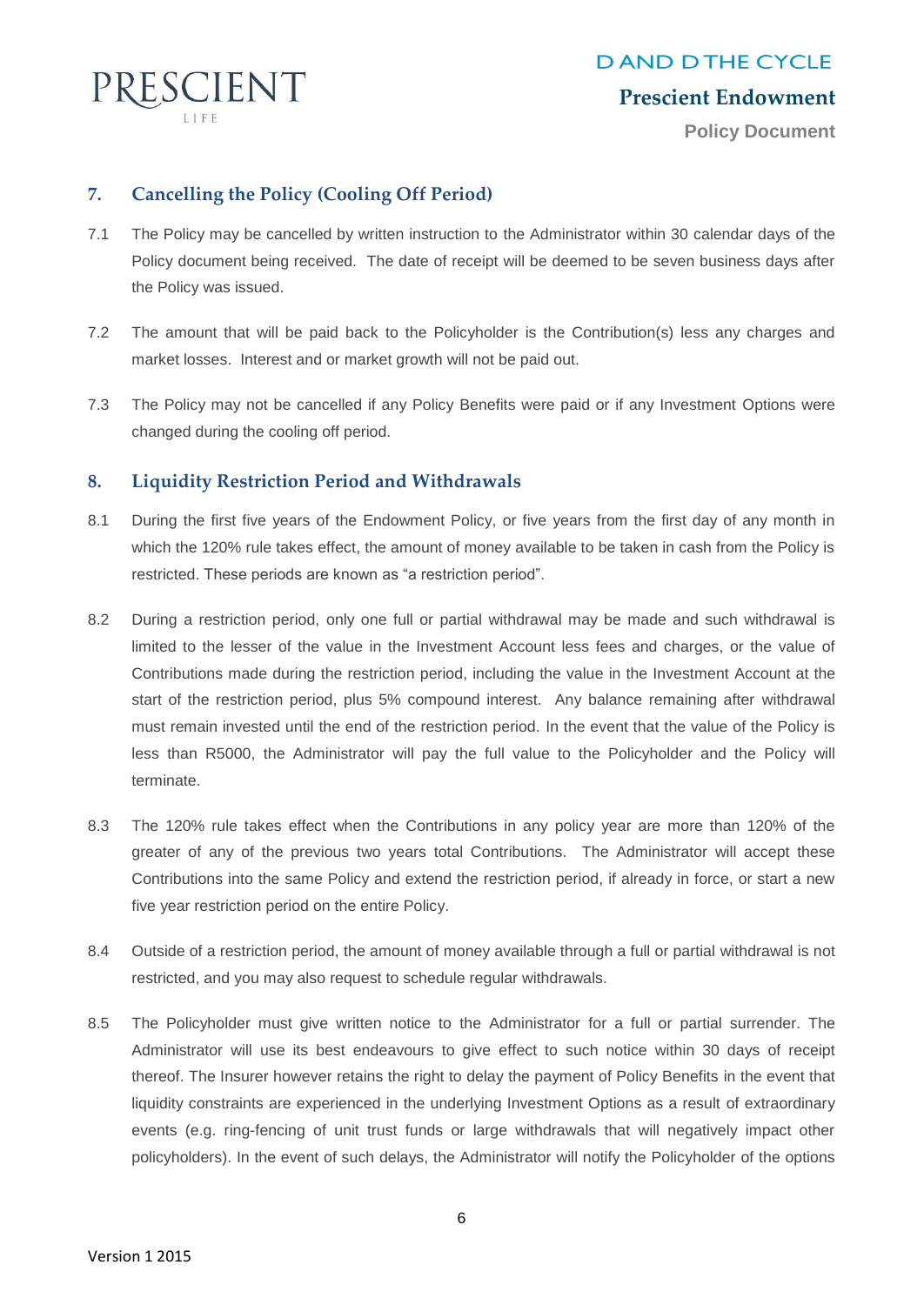

#### **Prescient Endowment**

**Policy Document**

available at that time, which may include the payment of Policy Benefits in the form of a transfer of assets rather than a cash amount.

8.6 A surrender will only be permitted in respect of an Endowment Policy that has been ceded if the prior written consent of the cessionary has been received by the Administrator.

#### **9. Terminating the Policy**

The Policy does not have a fixed termination date. It ends when the last surviving Life Assured dies, or you withdraw the total amount available under the Policy in accordance with clause 8, or the value reduces to zero.

#### **10. Instruction and Processing requirements**

- 10.1 The cut off time for receiving applications and/or instructions is 13h00.
- 10.2 Only signed written instructions from the Policyholder, or the appointed FSP, will be acted upon.
- 10.3 Policy applications will be considered for processing on receipt of:
	- $\approx$  a correctly completed application form with all the required supporting documentation,
	- $\approx$  receipt of the Contribution into the correct bank account and
	- after receipt of proof of deposit.

Other instructions will be considered for processing if they are submitted on the relevant transactional form required by the Insurer, together with any supporting documentation required.

10.4 The Administrator will carry out instructions at the earliest possible opportunity, subject to its own administration procedures and any portfolio limitations. Where Contributions are made via debit order or cheque deposit, the Administrator will wait for the funds to clear before processing the instruction. Neither the Administrator, nor the Insurer accepts responsibility for delays in processing instructions as a result of extraordinary events that cause extensive disruptions.

| <b>Business Process</b>                                                   |                                                  |
|---------------------------------------------------------------------------|--------------------------------------------------|
| Instruction cut-off time                                                  | 13h00                                            |
| Buying / selling units                                                    | 2 business days                                  |
| Switching units in portfolios administered by the same product provider   | 2 business days                                  |
| Switching units in portfolios administered by different product providers | 3 business days                                  |
| Cut off for debit order changes                                           | business days<br>before<br>5<br>debit order date |

10.5 The Administrator will not proceed with an instruction if there is any doubt about the validity of the signature/s or information provided, or if it deems the instruction to be incomplete in any way.

.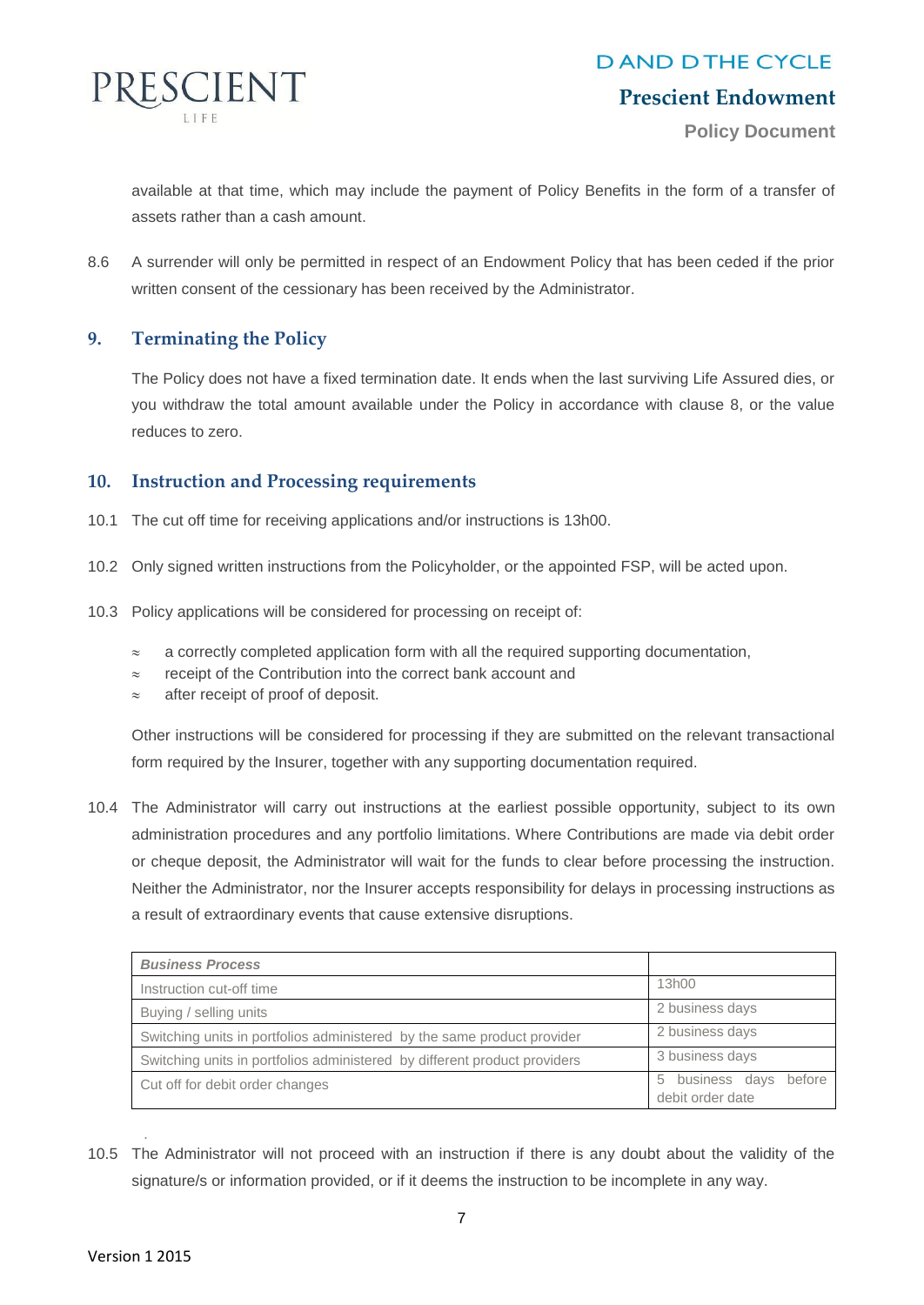

#### **Prescient Endowment**

**Policy Document**

- 10.6 Any processing errors must be reported to the Administrator within 14 days after receipt of the investment confirmation or any statement.
- 10.7 The Administrator must be informed of any changes in bank or contact details, including postal and email addresses, and supporting documentation must be provided where appropriate.

#### **11. Internet access**

Internet access is provided to view a Policy Benefit statement online. Visit [www.prescientonline.co.za](http://www.prescientonline.co.za/) and log on with the username and password provided. Please note that access will be cancelled should the incorrect password be entered three times in succession. Should this happen please contact the Administrator and they will reset the password.

#### **12. Financial Services Provider (FSP)**

- 12.1 The Insurer and the Administrator does not provide financial advice. It is the responsibility of the Policyholder to appoint a FSP and to negotiate appropriate fees.
- 12.2 The Policyholder may appoint, change or remove a FSP at any stage by written instruction to the Administrator.
- 12.3 The FSP is responsible for ensuring that the Policyholder receives and understands all appropriate advice, product and fee information including changes in the working practices and procedures of the Administrator or the Insurer.
- 12.4 The Administrator will only accept applications/ instructions submitted on behalf of policyholders from FSP's who have been granted a licence by the Financial Services Board.
- 12.5 The Insurer and the Administrator cannot be held responsible or liable for loss or damage suffered by the Policyholder as a result of the FSP acting outside his / her licence parameters or because of delays in the processing or rejection of this application form, caused by the fact that the FSP is not authorised as a FSP or is not approved by the Administrator.

#### **13. Fees**

- 13.1 Where applicable, the Administrator shall pay to the FSP any initial Financial Services Provider fee as set out in the Policy summary, which amount will be deducted from the Contribution prior to the investment of the money and prior to the issue of this Policy.
- 13.2 The following on-going fees (VAT excluded) are levied against the Investment Account, calculated on a daily basis at a rate of 1/365 per day: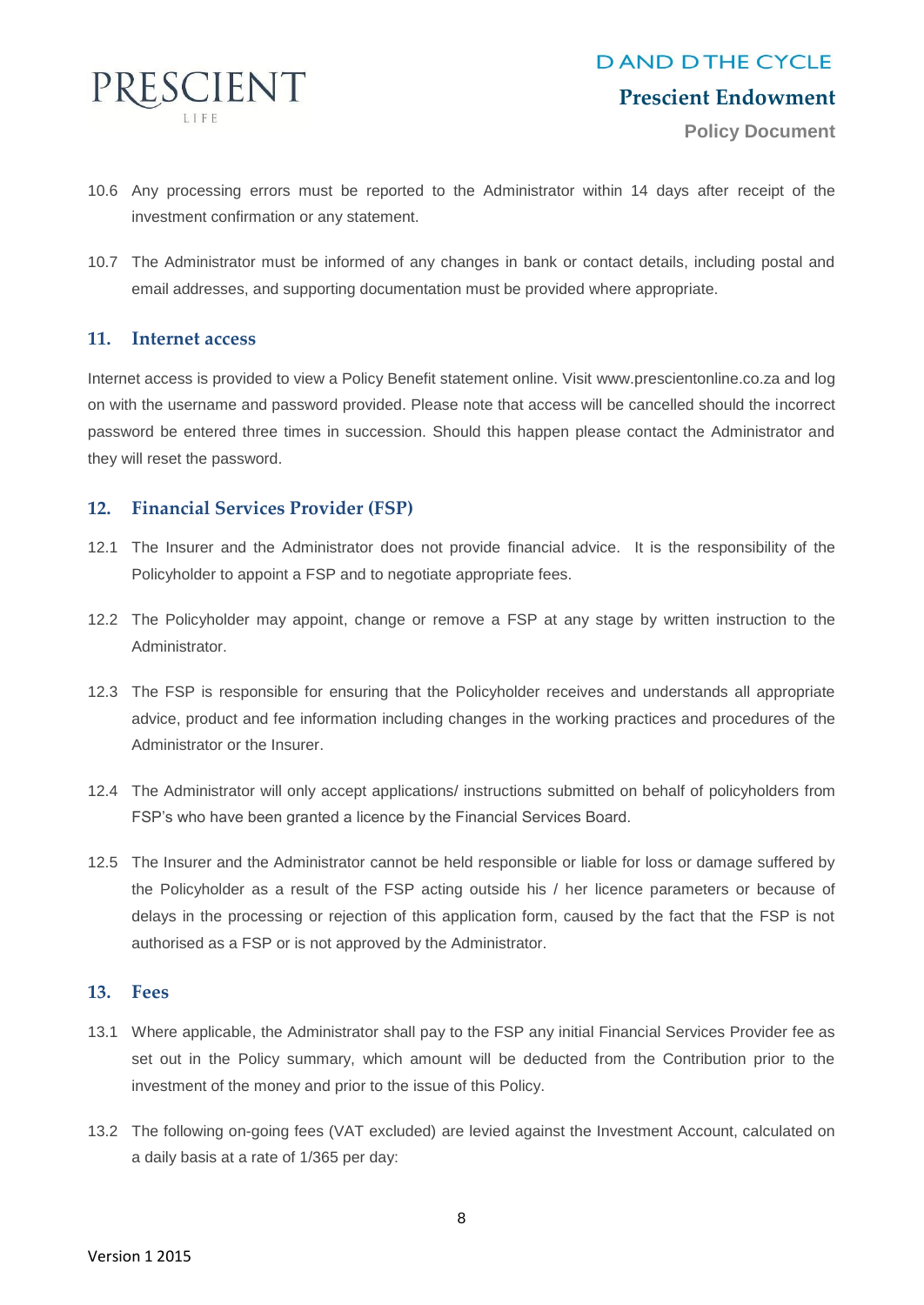

#### **Prescient Endowment**

**Policy Document**

- 13.2.1 An annual administration fee as set out in the Policy summary;
- 13.2.2 An annual Investment Option management fee as set out in the Investment Option Brochure; and
- 13.2.3 Where applicable, an on-going advice fee payable to the FSP, as set out in the Policy summary.
- 13.3 All fees may be amended from time to time, in which case the Administrator will give the Policyholder notice.

#### **14. Tax Implications**

- 14.1 The Insurer is required to pay income tax and capital gains tax (CGT) at a rate depending on the nature of the Policyholder.
- 14.2 Income tax is incurred and recovered from the Policy when income distributions are received from the securities underlying the Investment Option/s.
- 14.3 The Insurer will also pay tax on any capital gains that arise. When the Policy Benefits are due the amount payable may be reduced by a provision for CGT.

#### **15. General**

- 15.1 The Administrator will provide half yearly investment statements.
- 15.2 All Investment Options are unitised and pricing takes place at the close of each business day which means that the price is only available the following business day.
- 15.3 The Insurer and the Administrator does not guarantee any future performance of the Investment Option/s in terms of this Policy, nor does the Insurer guarantee that any Investment Option will hold its value or behave in any particular manner.
- 15.4 The Insurer and the Administrator shall incur no liability for any claims for loss or damage which the Policyholder may suffer, howsoever such loss or damage may arise or be suffered, in respect of the Investment Options. The Insurer and/or the Administrator shall, however, be liable for, and shall indemnify the Policyholder in respect of, any such loss or damage which arises as a result of the fraud, dishonesty or gross negligence of the Insurer and/or the Administrator or any of its directors, employees, officers, servants or agents.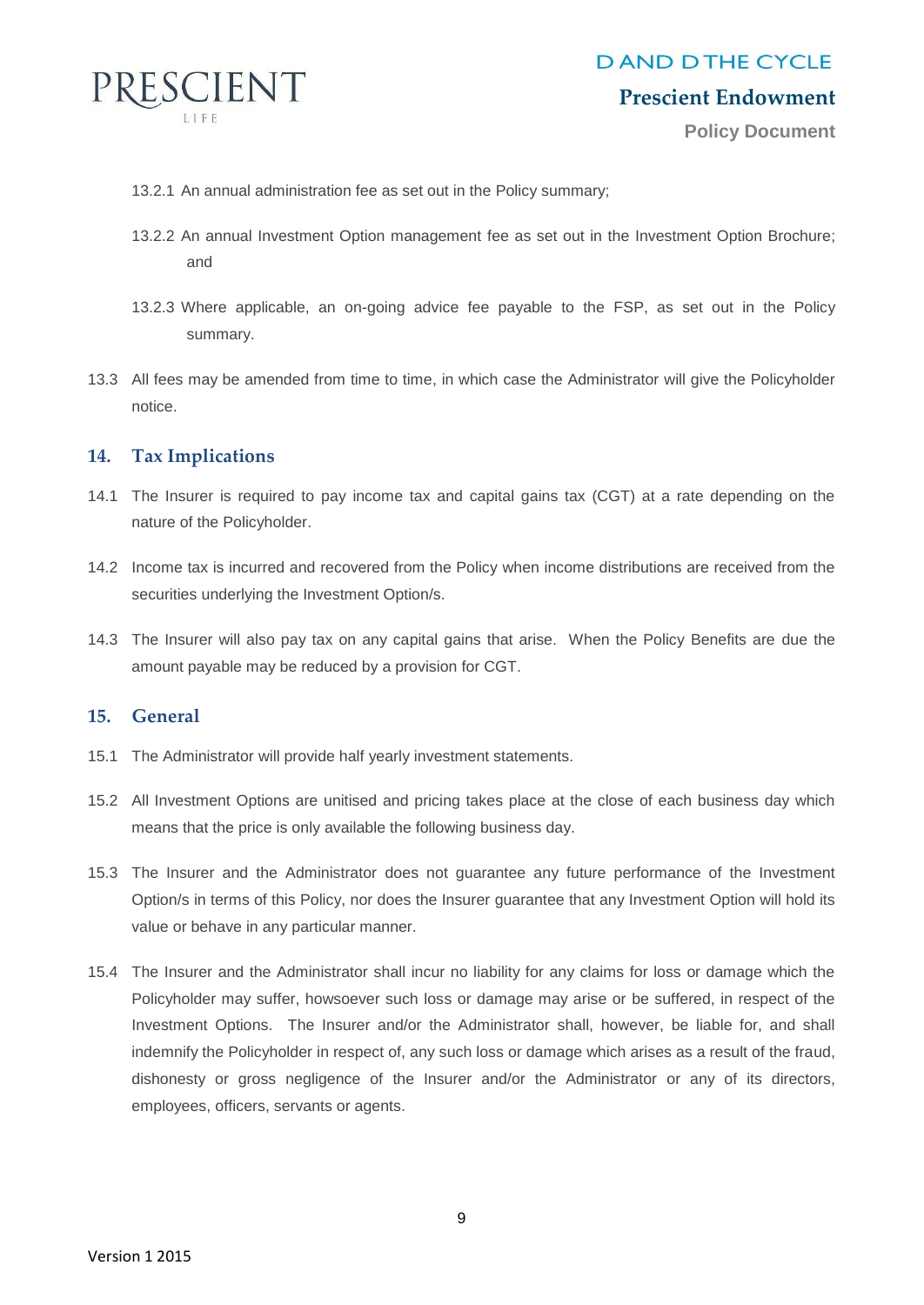

**Policy Document**

- 15.5 The Administrator will give the Policyholder three months' written notice of any change to the fees and may give less than three months' written notice if the circumstances of the changes are required due to a change in legislation.
- 15.6 Subject to clause 15.5 above, the Insurer reserves the right to amend the terms and conditions that apply to the Policy at any time without giving notice to the Policyholder.

#### **16. Currency**

All Contribution and Policy Benefit payments in terms of this Policy shall be made in the Republic of South Africa in South African Rand.

#### **17. Whole Agreement**

This Policy document, the application form and all instructions accepted from the Policyholder by the Administrator shall constitute the whole and entire agreement between the Insurer and the Policyholder and no amendment shall be valid unless it is reduced to writing.

#### **18. Law**

The Policy is subject to the laws of the Republic of South Africa. In the event of any changes in legislation, the Insurer reserves the right to amend the agreement accordingly and to revise the benefits payable in terms of this Policy.

#### **19. Risk warnings and exclusions**

No loans from the Insurer will be granted against the Policy.

The Investment Account is subject to the volatility of the underlying Investment Options and there are no guarantees.

The Investment Option portfolios should be considered as medium to long-term investments. The value may go up as well as down and past performance is not necessarily a guide to future performance. Collective Investment Scheme (CIS) portfolios are traded at the ruling price and can engage in scrip lending and borrowing. A schedule of fees, charges and maximum commissions is available on request from the CIS Manager. There is no guarantee in respect of capital or returns in a portfolio. A CIS may be closed to new investors in order for it to be managed more efficiently in accordance with its mandate. CIS prices are calculated on a net asset basis, which is the total value of all the assets in the portfolio including any income accruals and less any permissible deductions (brokerage, STT, VAT, auditor's fees, bank charges, trustee and custodian fees and the annual management fee) from the portfolio divided by the number of participatory interests (units) in issue. Forward pricing is used. The Fund's Total Expense Ratio (TER) reflects the percentage of the average Net Asset Value (NAV) of the portfolio that was incurred as charges, levies and fees related to the management of the portfolio. A higher TER does not necessarily imply a poor return, nor does a low TER imply a good return. The current TER cannot be regarded as an indication of future TER's. During the phase in period TER's do not include information gathered over a full year.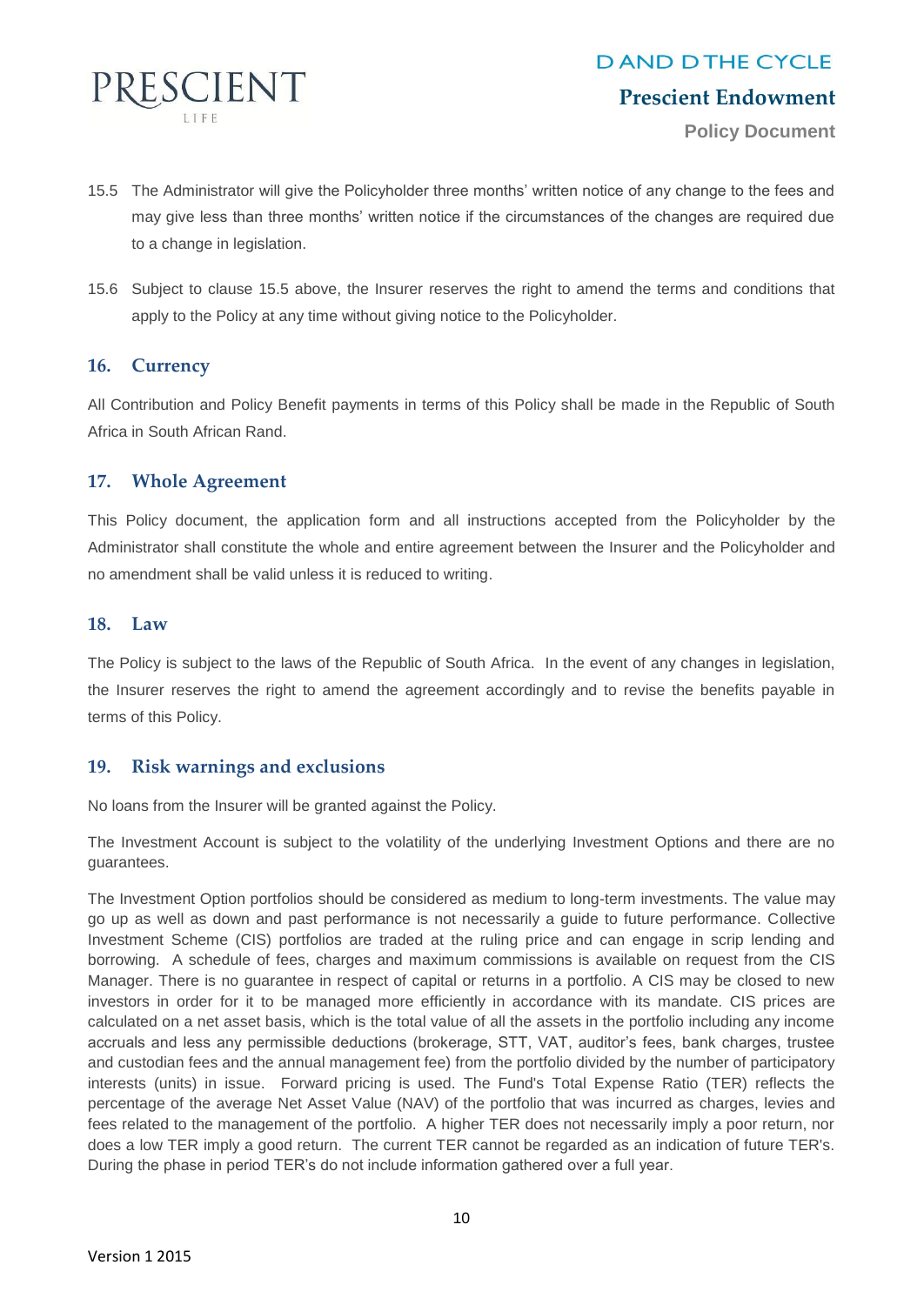

#### **Prescient Endowment**

**Policy Document**

A Money Market portfolio is not a bank deposit account and the price is targeted at a constant value. The total return is made up of interest received and any gain or loss made on any particular instrument; and in most cases the return will have the effect of increasing or decreasing the daily yield, but in the case of abnormal losses it can have the effect of reducing the capital value of the portfolio. The yield is calculated as a weighted average yield of each underlying instrument in the portfolio. Excessive withdrawals from the portfolio may place the portfolio under liquidity pressures and a process of ring-fencing of withdrawal instructions and managed pay-outs over time may be followed.

A Fund of Funds is a portfolio that invests in portfolios of collective investment schemes, which levy their own charges, which could result in a higher fee structure for these portfolios. A Feeder Fund is a portfolio that invests in a single portfolio of a collective investment scheme which levies its own charges and which could result in a higher fee structure for the feeder fund.

The CIS manager retains full legal responsibility for any third-party-named portfolio. The Insurer shall not be held responsible for any loss, consequential or otherwise, arising from changes in tax or other legislation that may have an impact on the performance.

Where foreign securities are included in a portfolio there may be potential constraints on liquidity and the repatriation of funds, macroeconomic risks, political risks, foreign exchange risks, tax risks, settlement risks; and potential limitations on the availability of market information.

The Insurer is a member of the Association for Savings and Investments SA.

#### **20. Contact Details**

20.1 The full registration name, postal and physical addresses of the Insurer are:

| Prescient Life (RF) Limited |                       |
|-----------------------------|-----------------------|
| <b>Registration Number:</b> | 2004/014436/06        |
| <b>Prescient House</b>      | PO Box 31142          |
| Westlake Business Park,     | Tokai                 |
| Otto Close,                 | 7966                  |
| Westlake                    |                       |
| 7945                        |                       |
| Telephone:                  | 021 700 3600          |
| Facsimile:                  | 021 700 5425          |
| Email:                      | plife@prescient.co.za |

#### **21. Complaints**

21.1 If a Policyholder is not satisfied with this investment or the services from the Insurer or the Administrator, s/he may submit a written complaint, together with supporting documents, to the Compliance Officer, at the address given above.